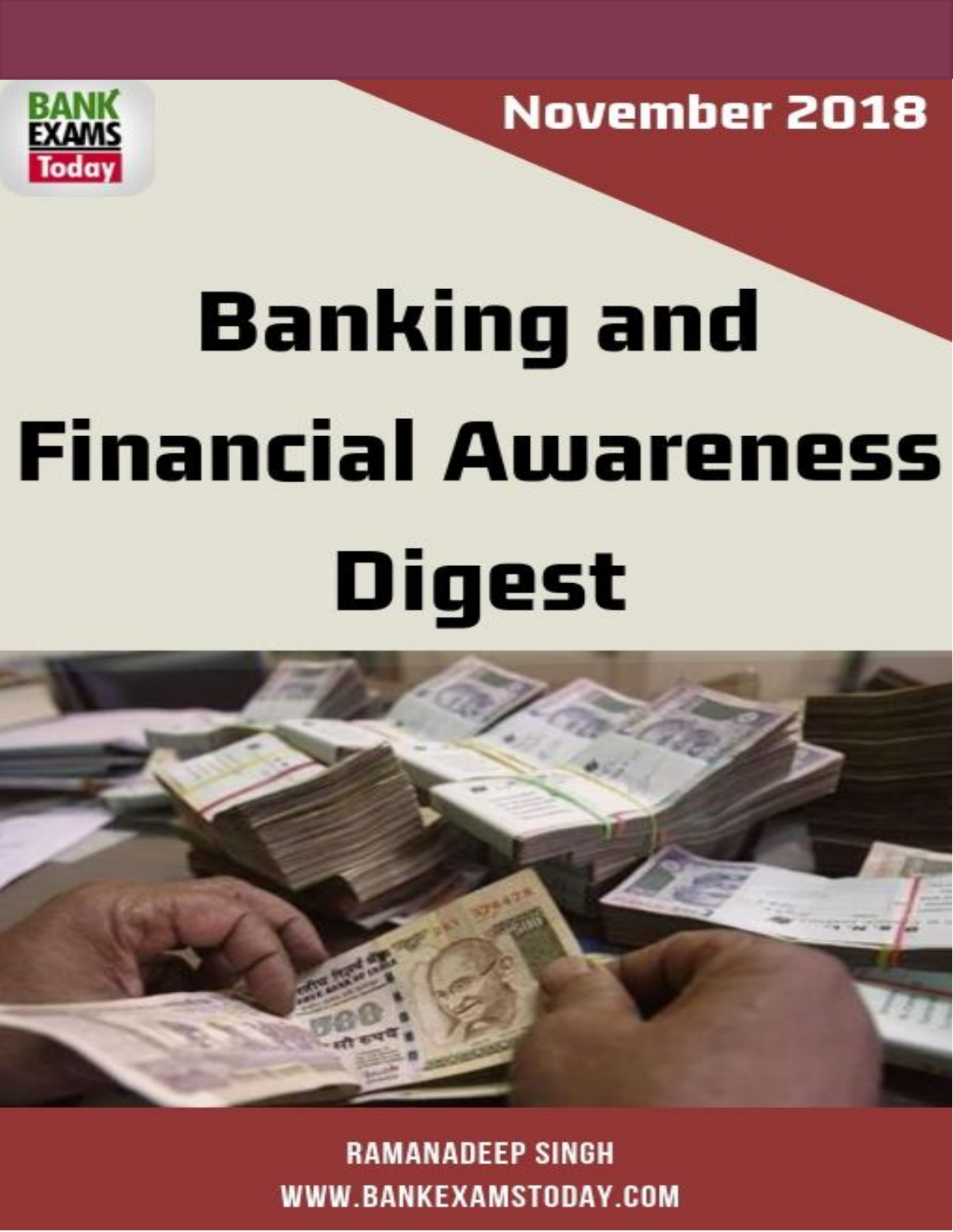#### **CONTENTS**

| Reserve Bank ease norms governing external commercial borrowings for infrastructure creation 5 |
|------------------------------------------------------------------------------------------------|
|                                                                                                |
|                                                                                                |
|                                                                                                |
|                                                                                                |
|                                                                                                |
|                                                                                                |
|                                                                                                |
|                                                                                                |
|                                                                                                |
|                                                                                                |
|                                                                                                |
|                                                                                                |
|                                                                                                |
|                                                                                                |
|                                                                                                |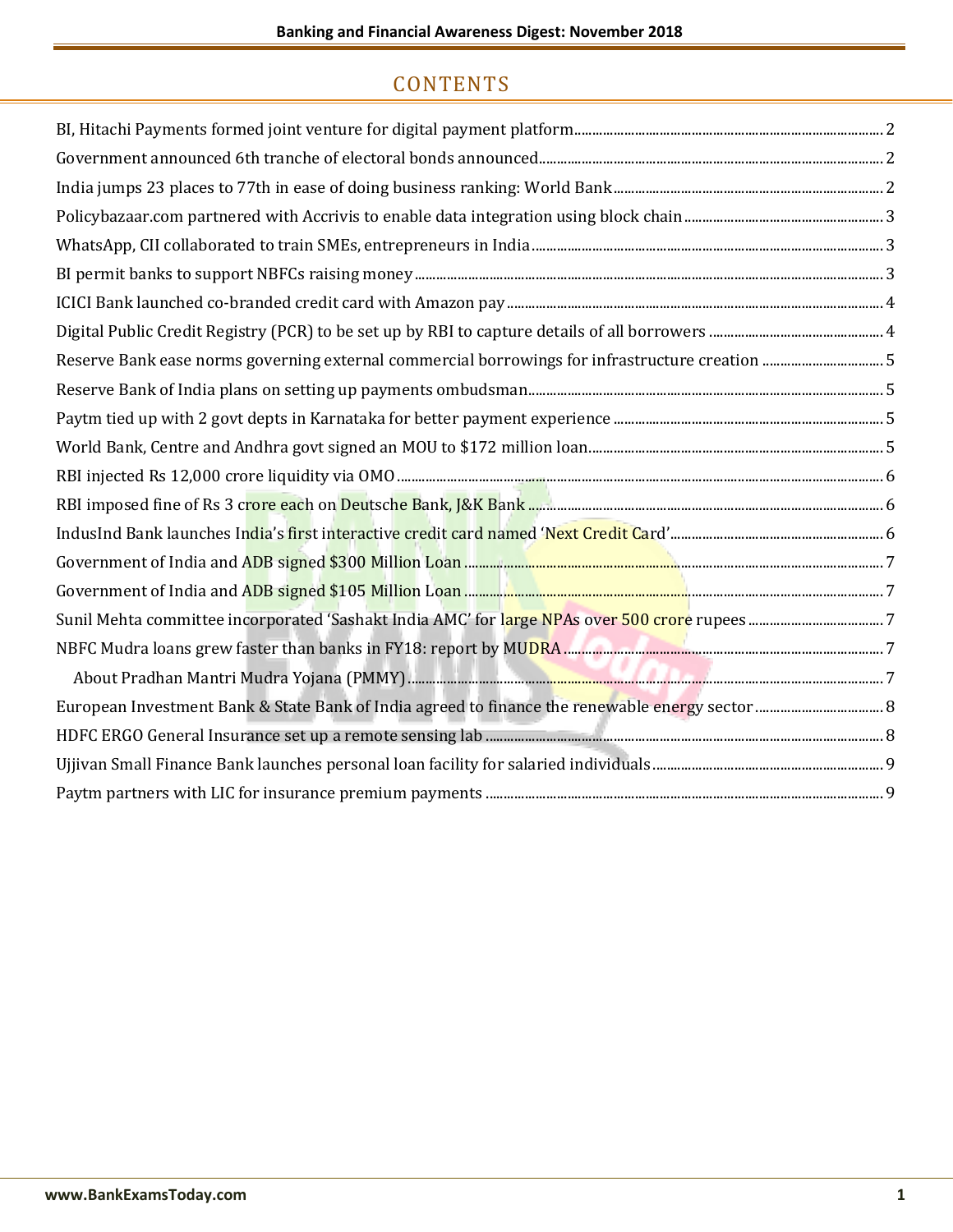## **MONTHLY BANKING AND FINANCIAL A W A R E N E S S D I G E S T : N OV E M B E R 2 0 1 8**

#### <span id="page-2-0"></span>**BI, HITACHI PAYMENTS FORMED JOINT VENTURE FOR DIGITAL PAYMENT PLATFORM**

- Hitachi Payments will pick a 26% equity stake in SBI Payment Services.
- to establish a card acceptance, digital payment platform and provide comprehensive suite for payment options to customers and merchants focussing on areas such as
	- o rollout of a nationwide card acceptance infrastructure,
	- o quick response (QR) code acceptance,
	- o payment through Unified Payment Interface (UPI),
	- o Helping mass transit sector and e-commerce businesses
- **Hitachi Payment Services India**
	- o **Headquarters**: Chennai.
	- o **MD**: Bharat Kaushal
- **State Bank of India**
	- o **Chairperson**: Rajnish Kumar
	- o **Headquarters**: Mumbai
	- o **Founded**: 1 July 1955

#### <span id="page-2-1"></span>**GOVERNMENT ANNOUNCED 6TH TRANCHE OF ELECTORAL BONDS ANNOUNCED**

- government notified the Electoral Bond Scheme in January 2018.
- issuing authority is SBI and has encashed electoral bonds through its 29 authorised branches with effect from November 1 to 10.
- Validity of Electoral Bonds shall be fifteen calendar days from the date of issue, if the Electoral Bond is deposited after expiry of the validity period, no payment shall be made to any payee Political Party.

#### <span id="page-2-2"></span>**INDIA JUMPS 23 PLACES TO 77TH IN EASE OF DOING BUSINESS RANKING: WORLD BANK**

- Last year, India was ranked 100th in World Bank's Doing Business, moving up from 131th position that it recorded in 2016.
- India improved on six of the 10 parameters relating to starting and doing business in a country, said by World Bank. The parameters are:
	- o ease of starting a business,
	- o construction permits,
	- o getting electricity,
	- o getting credit,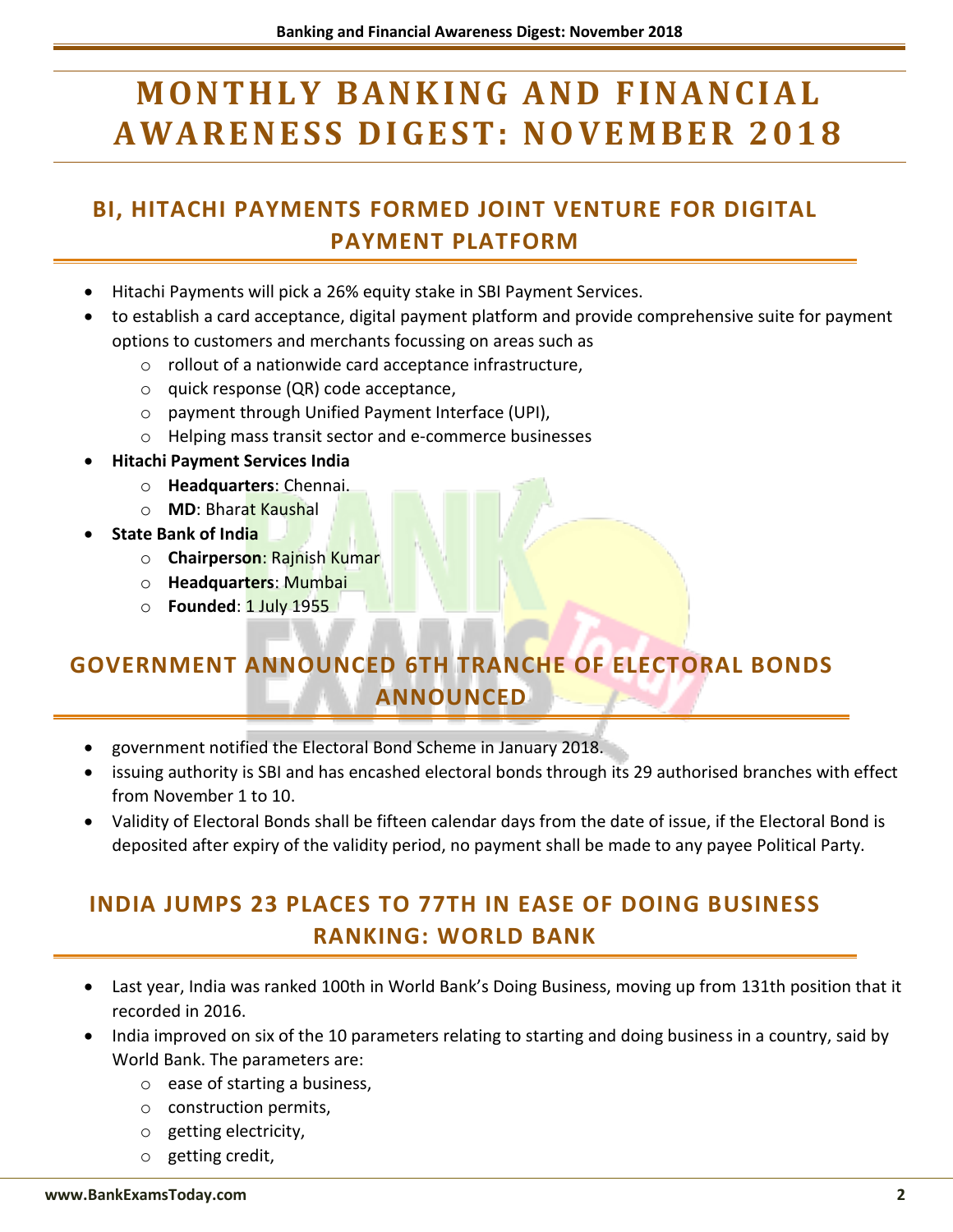- o paying taxes,
- o trade across borders,
- o enforcing contracts
- o resolving insolvency.
- topped by New Zealand out of 190 countries in ease of doing business, followed by Singapore,
- Denmark, and Hong Kong.
- **World Bank:**
	- o **Headquarters**: Washington D.C., United States
	- o **President**: Jim Yong Kim
	- o **CEO**: Kristalina Georgieva
	- o **Membership**: 189 countries

#### <span id="page-3-0"></span>**POLICYBAZAAR.COM PARTNERED WITH ACCRIVIS TO ENABLE DATA INTEGRATION USING BLOCK CHAIN**

- For enhancing customer centricity through data security and application integration.
- Will detect and minimise the rampant frauds that are on-going in the insurance ecosystem affecting both the business and the consumer.
- Also, allaying security issues of consumers using online channels, block chain will be used by Policybazaar.com to address consumer queries and complaints in a time-bound manner.
- It will lead to a lot of back and forth while resolving operational issues also the reconciliation takes a lot of time and effort, causing inconvenience to our consumers.
- **Policybazaar**
	- o **Founded**: 2008
	- o **CEO**: Yashish Dahiya
	- o **CFO**: Alok Bansal

#### <span id="page-3-1"></span>**WHATSAPP, CII COLLABORATED TO TRAIN SMES, ENTREPRENEURS IN INDIA**

- for training small and medium enterprises (SMEs) and entrepreneurs on using the messaging platform also connect with the customers and grow their businesses.
- enhance business communication for Indian SMEs through CII's SME Technology Facilitation Centre
- Also, develop informative content in physical and digital formats and distributed among entrepreneurs.
- centre was set up for helping SMEs in India with technological solutions that can be optimally adopted to enhance overall competitiveness.
- **Confederation of Indian Industry (CII)**
	- o **President**: Rakesh Bharti Mittal (2018-19)
	- o **Founded**: 1895
	- o **Headquarters**: New Delhi, India

#### <span id="page-3-2"></span>**BI PERMIT BANKS TO SUPPORT NBFCS RAISING MONEY**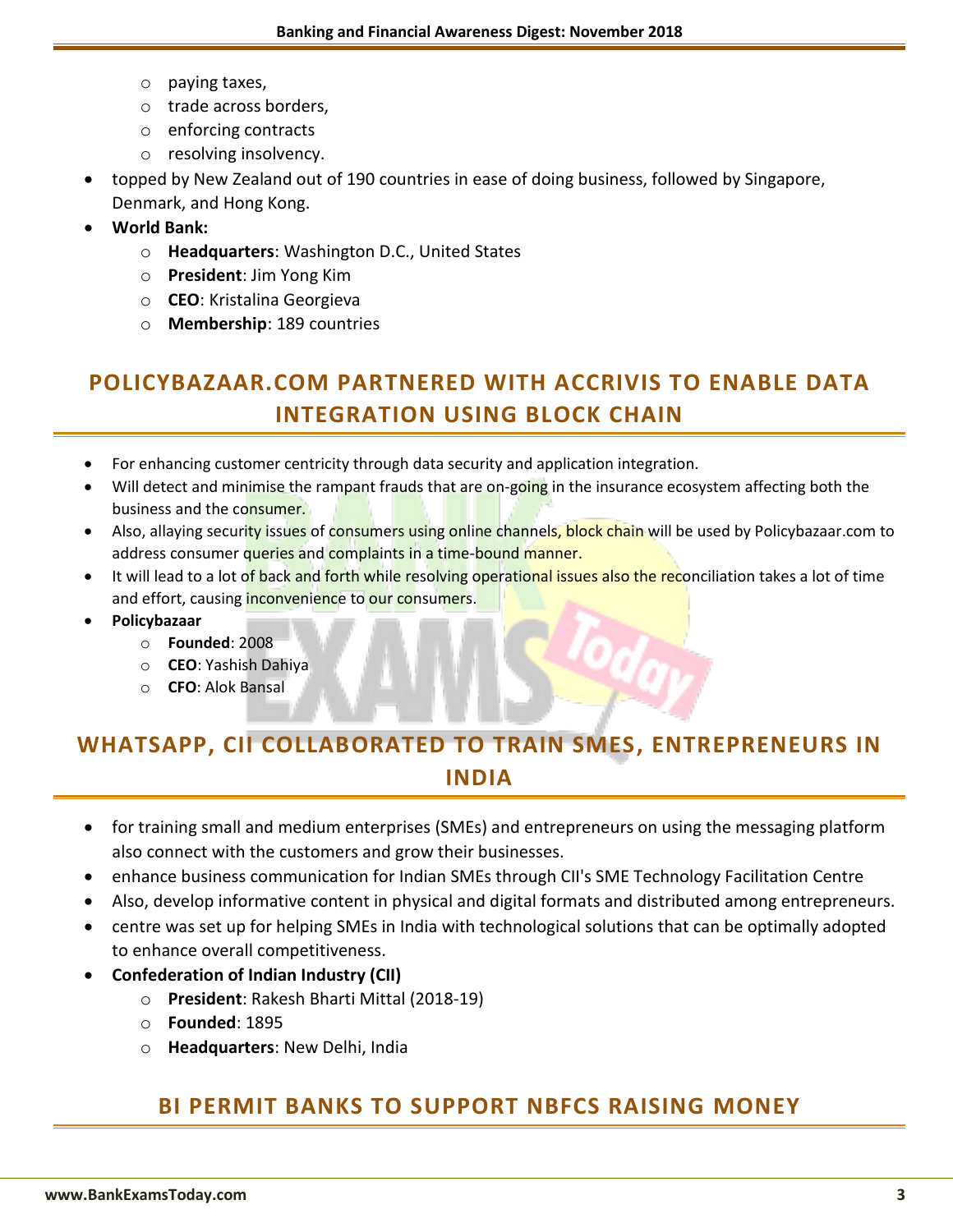- Banks are allowed to provide partial credit enhancement (PCE) to bonds issued by the systemically important non-deposit taking non-banking financial companies (NBFC-ND-SIs) which are registered with the RBI and housing finance companies (HFCs).
- For enhancing the credit rating of the bonds and enabling the NBFCs to access funds from the bond market on better terms.
- Tenure of these bonds shall not be less than three years.
- As per RBI, a bank can provide credit enhancements to the tune of 20 per cent of the bond size, for entities rated BBB or better.
- For a single borrower, the exposure of a bank should be restricted to 1 percent of its capital funds or net worth.
- **Reserve Bank of India**
	- o **Governor**: Urjit Patel
	- o **Headquarters**: Mumbai

#### <span id="page-4-0"></span>**ICICI BANK LAUNCHED CO-BRANDED CREDIT CARD WITH AMAZON PAY**

- For offering extra reward points for Amazon Prime users.
- Also, it helps to expand the credit card customer base for the bank.
- This is the first card in the country to enable Amazon Prime members to earn 5 percent reward points on shopping on Amazon.
- New credit card product is known as the Amazon Pay ICICI Bank Credit Card.
- **ICICI Bank:**
	- o **Headquarters**: Mumbai.
	- o **MD & CEO**: Sandeep Bakshi.
	- o **Tagline**: Hum Hain Na
- **Amazon.com**
	- o **Founded** July 5, 1994
	- o **Founder** Jeff Bezos
	- o **Headquarter** Seattle, Washington, U.S.

#### <span id="page-4-1"></span>**DIGITAL PUBLIC CREDIT REGISTRY (PCR) TO BE SET UP BY RBI TO CAPTURE DETAILS OF ALL BORROWERS**

- To capture details of all borrowers, including wilful defaulters and also the pending legal suits in order to check financial misconduct.
- **It also include data from entities like** 
	- o market regulator Sebi,
	- $\circ$  the corporate affairs ministry,
	- o Goods and Service Tax Network (GSTN)
	- o the Insolvency and Bankruptcy Board of India (IBBI).
- For this purpose, RBI has invited expression of interest (EOI) for developing PSC with Rs 100 crore turnover in the last three years.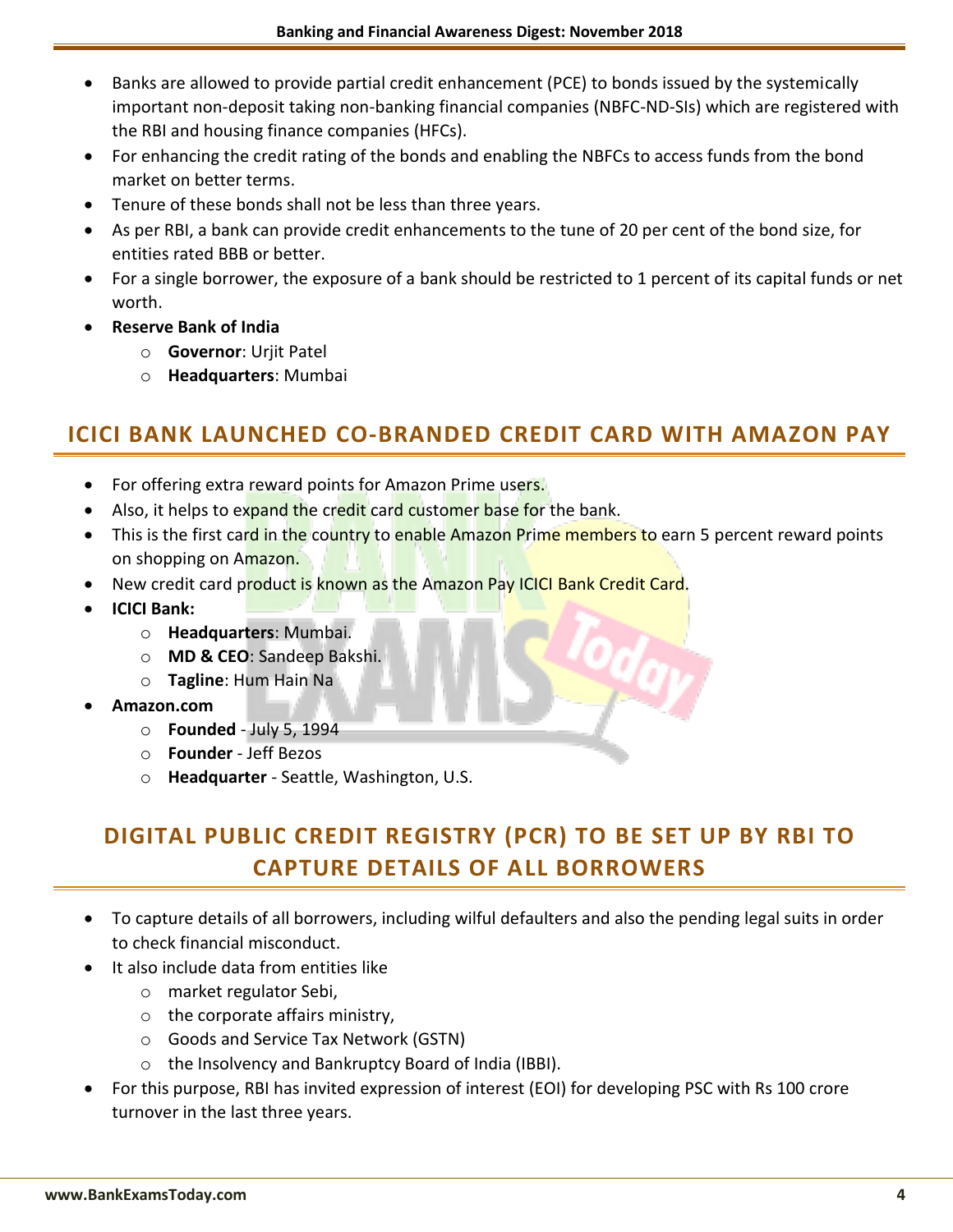Decision was taken based on recommendation of YM Deosthalee committee which was constituted by RBI to review current availability of information on credit, adequacy of existing information utilities, and identify gaps that could be filled by PCR.

#### <span id="page-5-0"></span>**RESERVE BANK EASE NORMS GOVERNING EXTERNAL COMMERCIAL BORROWINGS FOR INFRASTRUCTURE CREATION**

- The minimum tenor for borrowing through the ECB route to 3 years from 5 years.
- Tenure required for exemption from mandatory hedging is cut to five years from ten years.
- <span id="page-5-1"></span>This move will help to facilitate infra companies to raise resources overseas.

#### **RESERVE BANK OF INDIA PLANS ON SETTING UP PAYMENTS OMBUDSMAN**

**Ombudsman** for Payments What does it mean? Now any complaints regarding failed payments or payments sent to wrong address, which might not get addressed by the payment company, can be taken to the ombudsman

**Structure of the ombudsman** Final structure still in process of being fixed but it would work similar to the banking ombudsman

**Locations** By when? Should be The ombudsman located in major office should metros and other get created cities as deemed by early fit by the RBI I next year

Why now? The banking ombudsman has been receiving huge volumes of complaints on payments issues which made the RBI think of developing an alternative redressal structure for payments alone

- To establish an ombudsman for digital payments by March.
- To minimize the load of the increasing number of complaints currently being handled by the banking ombudsman

#### <span id="page-5-2"></span>**PAYTM TIED UP WITH 2 GOVT DEPTS IN KARNATAKA FOR BETTER PAYMENT EXPERIENCE**

- It has partnered with
	- o the Directorate of Electronic Delivery of Citizen Services (EDCS)
	- o DPAR (Department of Personnel and Administrative Service).
- It would extend a cashback of 10 per cent for upto a maximum of Rs 20 per user on a minimum transaction amount of Rs 200 for payments.
- Two government departments had set up BengaluruOne centres in Bengaluru and KarnatakaOne centres.

#### <span id="page-5-3"></span>**WORLD BANK, CENTRE AND ANDHRA GOVT SIGNED AN MOU TO \$172 MILLION LOAN**

 To enhance agricultural productivity, profitability, and climate resilience of poor and marginalised farmers.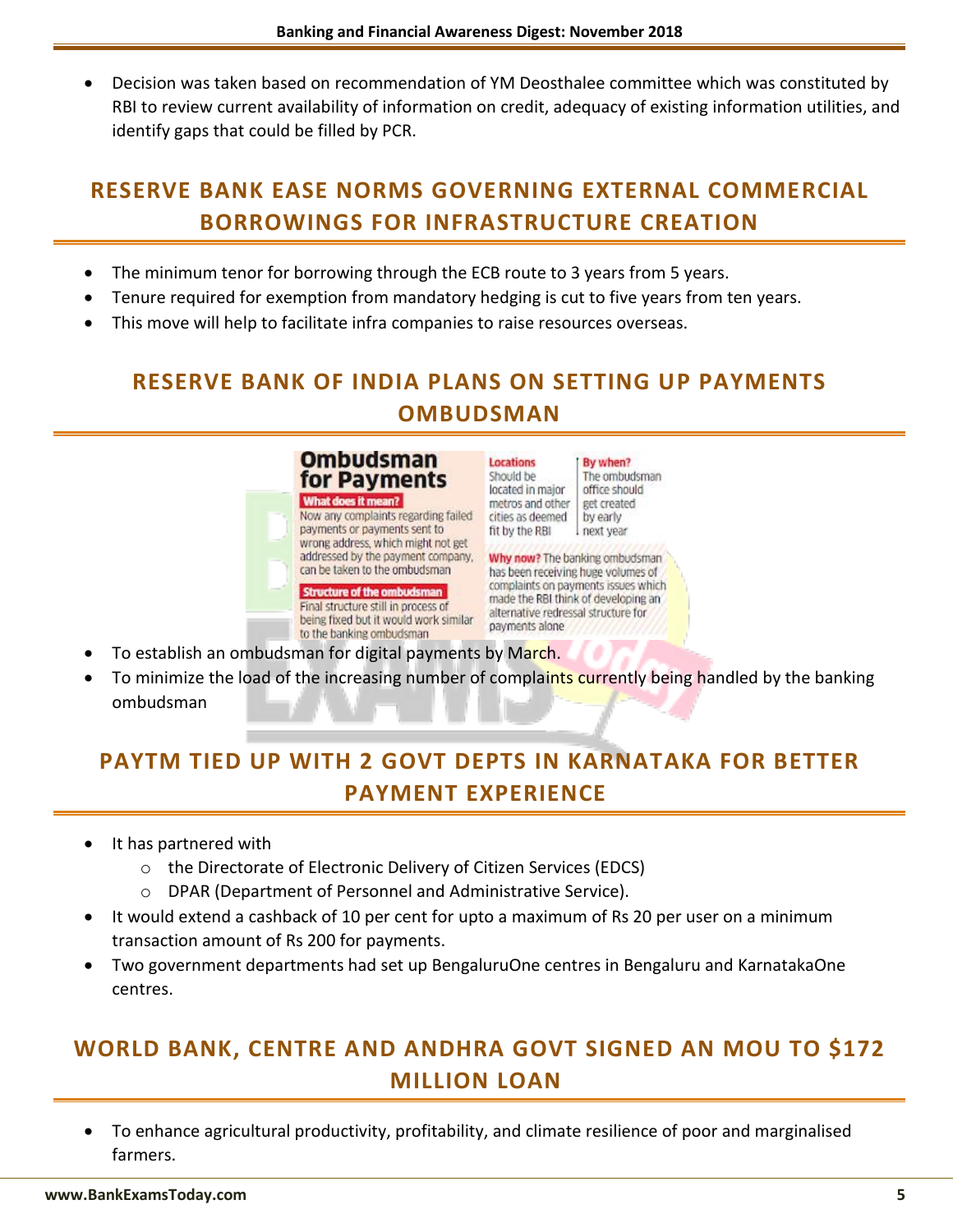- Project will benefit over 200,000 families of poor and marginalized farmers, agro-entrepreneurs, women and other vulnerable groups.
- <span id="page-6-0"></span> \$172.20 million loan has a 6-year grace period, and a maturity of24 years , from the International Bank for Reconstruction and Development (IBRD).

#### **RBI INJECTED RS 12,000 CRORE LIQUIDITY VIA OMO**

- on November 15 RBI inject Rs 12,000 crore into the system through purchase of government securities.
- eligible participants submit their offers in electronic format on Core Banking Solution (E-Kuber) system.
- government dated securities maturing in 2021, 2022, 2024, 2027 and 2033 bearing various interest rates would be purchased by RBI.
- minimum amount of stocks was of Rs. 10,000/- (nominal) and in multiples of Rs. 10,000/- thereafter.
- **Reserve Bank of India**
	- o Founded: 1st April 1935.
	- o Headquarters: Mumbai.
	- o 24th Governor: Dr. Urjit Patel.

#### <span id="page-6-1"></span>**RBI IMPOSED FINE OF RS 3 CRORE EACH ON DEUTSCHE BANK, J&K BANK**

- Penalty imposed on Deutsche Bank for
	- o non-compliance on Income Recognition and Asset Classification (IRAC) norms,
	- o Know Your Customer/Anti-money Laundering (KYC/AML) norms,
	- $\circ$  disclosure of monetary penalties imposed by the regulator.
- Also, fined on state-owned Jammu and Kashmir Bank Ltd for violating similar norms.
- **Deutsche Bank:**
	- o **Headquarters:** Frankfurt, Germany.
- **Jammu and Kashmir Bank Ltd:**
	- o **Headquarters**: Srinagar, J&K.

### <span id="page-6-2"></span>**INDUSIND BANK LAUNCHES INDIA'S FIRST INTERACTIVE CREDIT CARD NAMED 'NEXT CREDIT CARD'**

- customers have a choice of payment options such as EMI, Reward Points or Credit at the push of a button at the point of sale in this card.
- The card has been created in partnership with Dynamics Inc, headquartered in Pittsburgh USA.
- also comes with the exclusive Next Reward Points, which further add to the bouquet of customer benefits.
- **Features:**
	- o payment choice with the three options by using LED lights associated
	- o customer needs not to fill any form, Call Bank or visit the bank's website.
- **IndusInd Bank**
	- o **Headquarters**: Mumbai
	- o **CEO**: Ramesh Sobti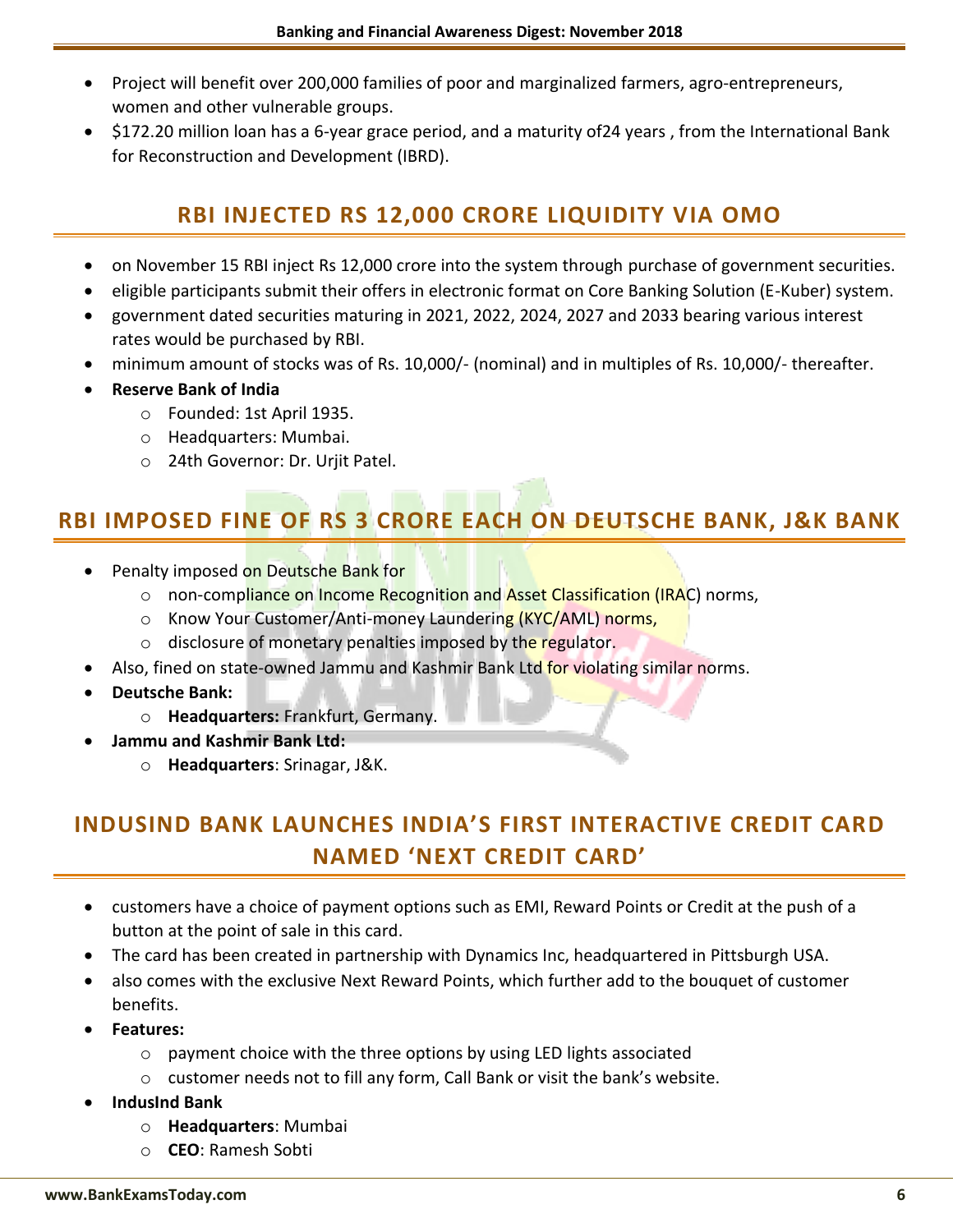#### <span id="page-7-0"></span>**GOVERNMENT OF INDIA AND ADB SIGNED \$300 MILLION LOAN**

- to support lending by India Infrastructure Finance Company Limited (IIFCL).
- the Project will enhance availability of long-term finance for PPP projects, improve operational capacity, and expand the portfolio of infrastructure financing instruments available to IIFCL.
- <span id="page-7-1"></span>Also, it will help prepare for the financial closing of \$2.4 billion in investments.

#### **GOVERNMENT OF INDIA AND ADB SIGNED \$105 MILLION LOAN**

- to Support Hydropower Transmission in Himachal Pradesh, for increased supply of hydropower to the state and the national grid.
- It will help Government of Himachal Pradesh to benefit electricity consumers in the state and throughout northern India.
- It will have 25-year term, including grace period of 5 years.
- **ADB (Asian Development Bank):**
	- o **Headquarters**: Manila, Philippines.
	- o **President**: Takehiko Nakao.
	- o **Established** in 1966.Members: 67 (48 regional members).

#### <span id="page-7-2"></span>**SUNIL MEHTA COMMITTEE INCORPORATED 'SASHAKT INDIA AMC' FOR LARGE NPAS OVER 500 CRORE RUPEES**

- for resolving large bad loans, an asset management company(AMC) has been formed and will be called as Sashakt India Asset Management.
- panel is now working towards identifying potential investors for an alternate investment fund (AIF) which will fund the AMC.
- Also the committee engaged with private sector banks to become the potential investors in the AIF.
- For this resolution an inter creditor agreement (ICA)has been made with 33 banks.

#### <span id="page-7-3"></span>**NBFC MUDRA LOANS GREW FASTER THAN BANKS IN FY18: REPORT BY MUDRA**

- NBFCs sanctioned only over 227,000 crore of Mudra loans in FY18 against 292,492.68 crores by public sector banks, According to the 2017-18 annual report of Pradhan Mantri Mudra Yojana (PMMY).
- By this move NBFCs not only met their Mudra target of **₹9,050** crore for FY18, but their sanctions for the year were a five-fold jump from the previous year.
- <span id="page-7-4"></span> Among the public banks, State Bank of India (SBI) was the top lender followed by Canara Bank and Punjab National Bank (PNB).

#### **ABOUT PRADHAN MANTRI MUDRA YOJANA (PMMY)**

Launched in April, 2015.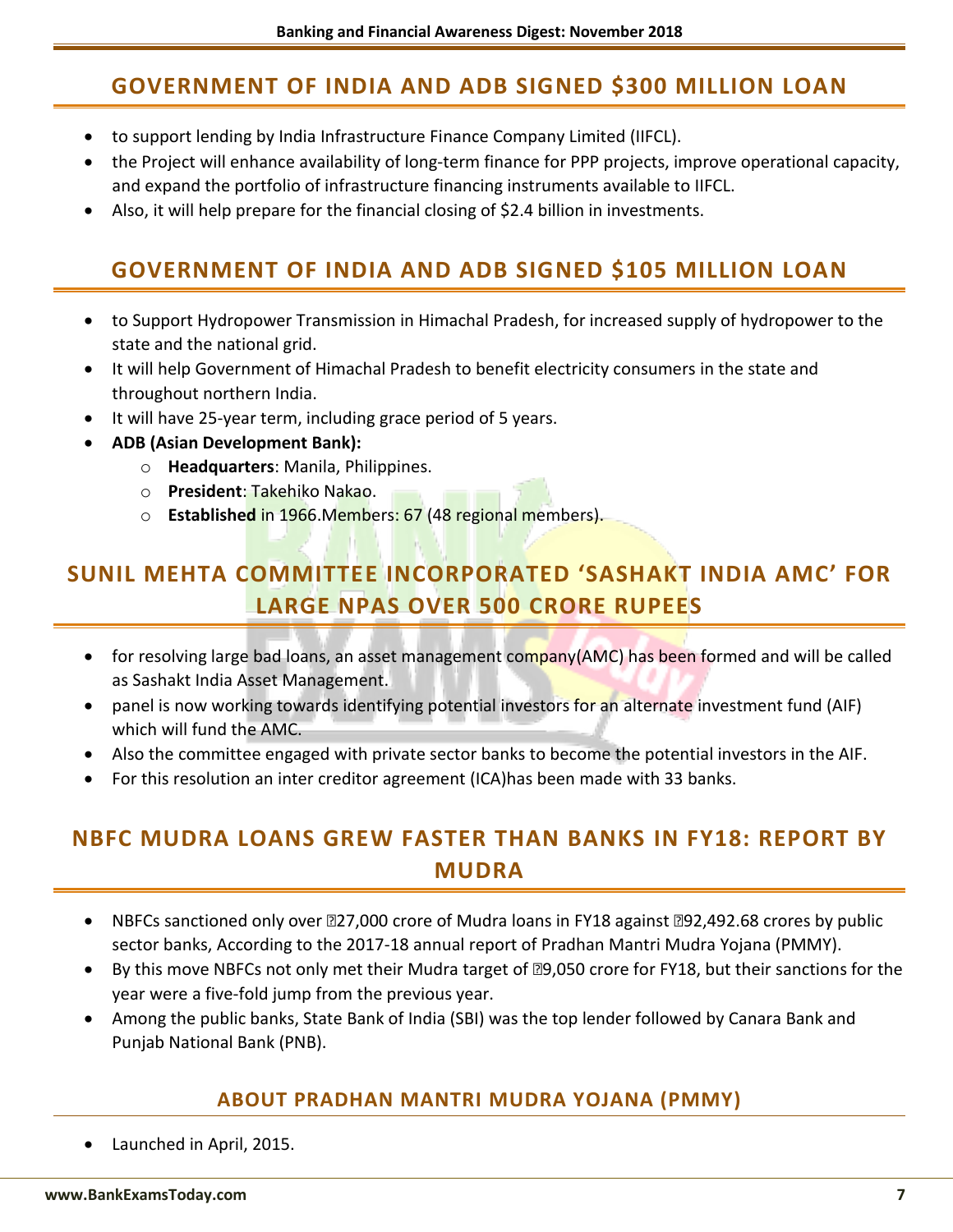- For refinancing collateral-free loans given by the lenders to small borrowers.
- **three types of loans under PMMY:**
	- o **Shishu** (up to Rs.50,000)
	- o **Kishore** (from Rs.50,001 to Rs.5 lakh)
	- o **Tarun** (from Rs.500,001 to Rs.10,00,000).

#### <span id="page-8-0"></span>**EUROPEAN INVESTMENT BANK & STATE BANK OF INDIA AGREED TO FINANCE THE RENEWABLE ENERGY SECTOR**

- to expand cooperation in wind energy financing projects
- promoters of onshore wind projects will be able to benefit from long-term low cost financing under a dedicated €600-million renewable energy financing programme.
- also a new line of credit was approved to Yes Bank to boost private investment in clean energy projects.
- \$100 million line of credit to the private sector lender will be provided by EIB in the coming months.
- **European Investment Bank**
	- o **President**: Werner Hoyer
	- o **Location**: Kirchberg, Luxembourg

#### <span id="page-8-1"></span>**HDFC ERGO GENERAL INSURANCE SET UP A REMOTE SENSING LAB**

- lab will not only work on accurately assessing the risks of the insurers but also be able to give early warnings about the losses.
- By this move company will be able to prepare the teams in advance and also make assessments in a scientific manner.
- e early warnings about adverse conditions can be given to the government as well as the farmers.
- earlier crop insurance schemes were based on weather, there were a few instances of farmers submitting fraudulent claims with respect to crop yield data and crop loss.
- government also encouraging insurers to use smartphones and remote sensing to reduce crop cutting experiments and help cut delay in payments to farmers.
- HDFC ERGO was one of the first non-life insurers to use drones on a pilot basis to look into estimate losses from any catastrophic events for the crop areas which they covered.
- **Pradhan Mantri Fasal Bima Yojana (PMFBY):**
	- o **Launched** 13th Feb 2016.
	- o **premium**
		- 2 per cent for Kharif Crops
		- 1.5 per cent for Rabi crops.
		- 5 per cent for commercial and horticultural crops.
- **HDFC ERGO General Insurance**
	- o **Headquarters**: Mumbai
	- o **CEO**: Mr. Ritesh Kumar